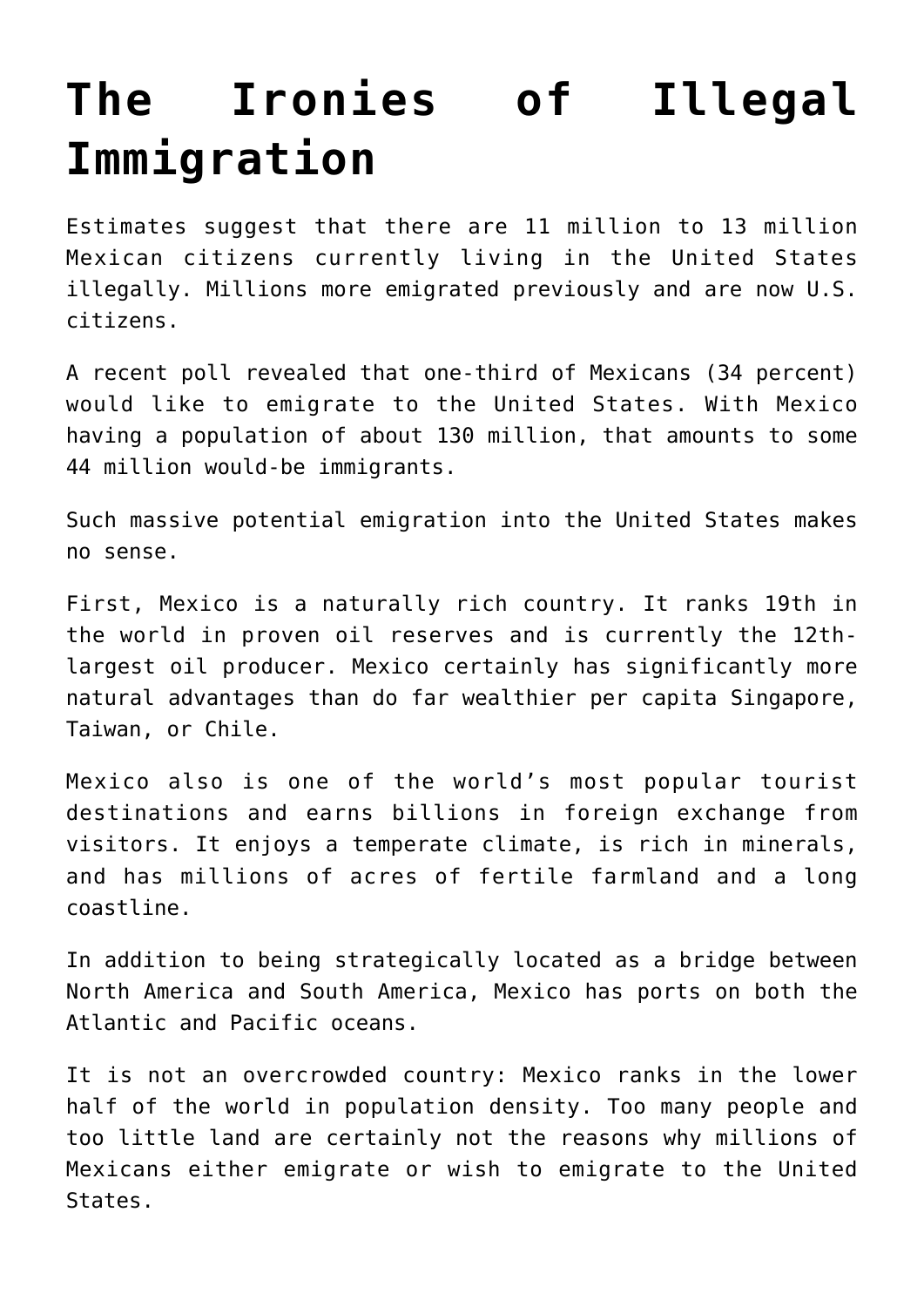Second, popular progressive narratives in both Mexico and the United States cite America for all sorts of pathologies, past and present. The United States is often damned for prior colonialism and imperialism, as well as current racism and xenophobia.

Why, then, would millions of people south of the border leave their own homeland and potentially risk their lives to encounter a strange culture and language, to live in such a purportedly inhospitable place, and to adopt an antithetical system based on supposedly toxic European and Protestant traditions?

The answers to these two paradoxes are as obvious as they are politically incorrect and therefore seldom voiced. Life in Mexico is relatively poor, dangerous, and often unfree. In contrast, the United States is rich, generous, and secure.

Mexico—unlike, say, Japan or Switzerland, which are far less naturally endowed and yet far wealthier—has never fully adopted Western paradigms of free-market economics, constitutionally protected free speech, due process, gender equity, private property rights, an autonomous press, government transparency, an independent judiciary, and religious diversity and tolerance.

To the degree that Mexico can make strides toward these goals, its population will stabilize and become more affluent—and also become less likely to emigrate.

More importantly, millions of Mexican citizens recognize (at least privately) that the United States is not the bogeyman of mostly elite critiques. Instead, it is one of the world's rare multiracial, equal-opportunity societies. It is generous with its entitlements even to those who cross its border illegally, and far more meritocratic than most of the world's highly tribal societies.

Maybe that is why millions of impoverished people from Mexico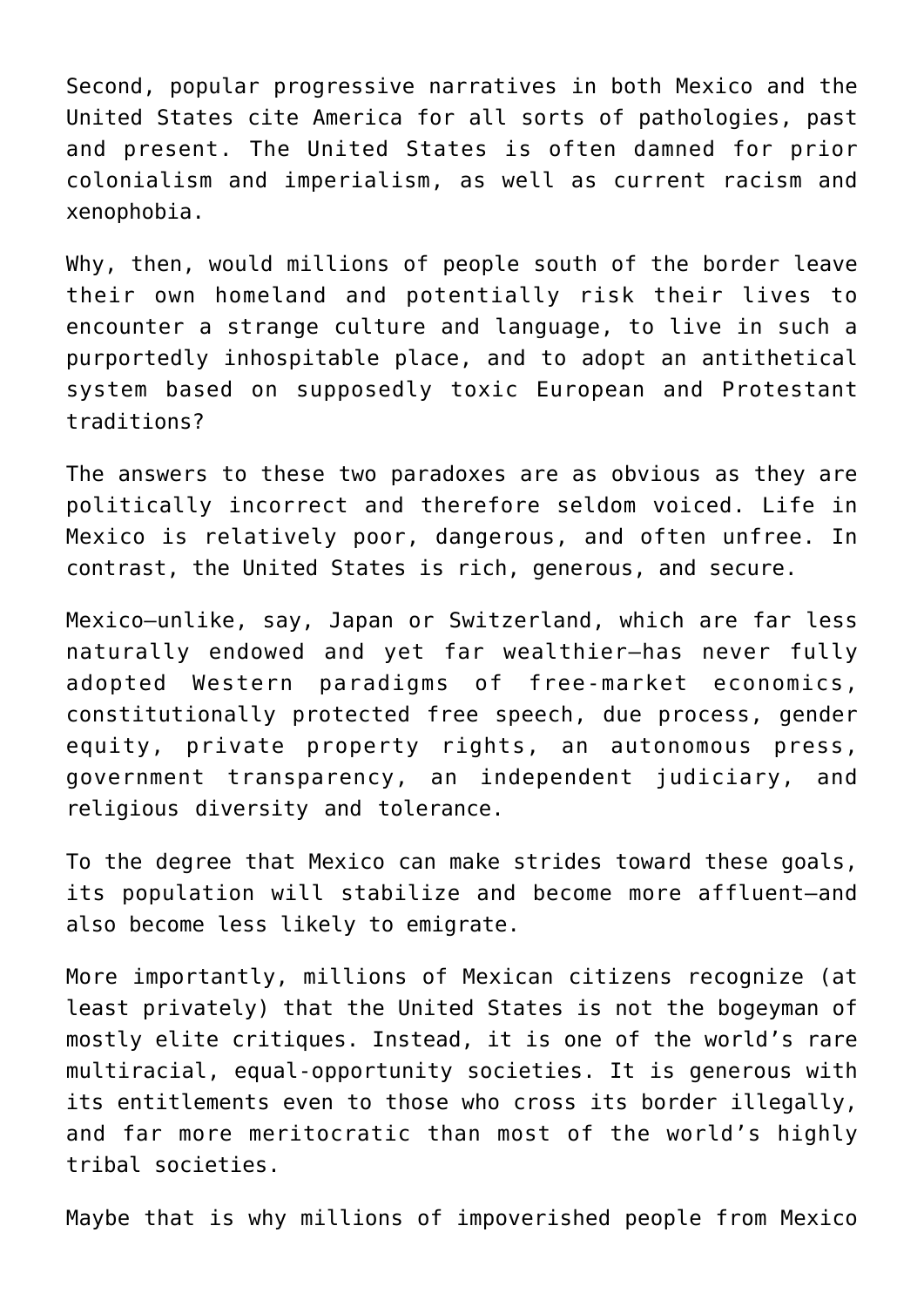have left their homes in expectation that they will be treated far better as foreign, non-English speakers in a strange land than they will at home by their own government.

Indeed, if the U.S. treated immigrants in the fashion that Mexico does, then Mexican citizens would probably never emigrate to the U.S.

In sum, illegal immigration is both logical and nonsensical.

After all, the Mexican government is quick to fault the U.S., but it is rarely introspective. It does not explain publicly why its own citizens wish to flee the country where they were born—or why they are eager to enter a country that is so often ridiculed by the Mexican press and government.

Mexico apparently does not take care of its own citizens. But once they arrive inside the U.S., Mexico suddenly becomes an advocate for their welfare. No wonder: Mexican expatriates send back an estimated \$30 billion a year in remittances.

Real and would-be emigrants themselves also act ironically.

On both sides of the border, they often fault the U.S. and demand that U.S. immigration law be suspended—but only in their case.

Emigrating Mexican citizens wave Mexican flags at the border as they try to enter America, while their counterparts inside the U.S. do the same when they protest being sent back home.

Apparently, no one in Mexico or in the U.S. ever wishes to admit that Mexican citizens really like the United States—apparently far more than they do their own homeland.

(C) 2019 TRIBUNE CONTENT AGENCY, LLC.

—

*This [article](https://www.dailysignal.com/2019/01/10/the-ironies-of-illegal-immigration/) has been republished with permission from The*